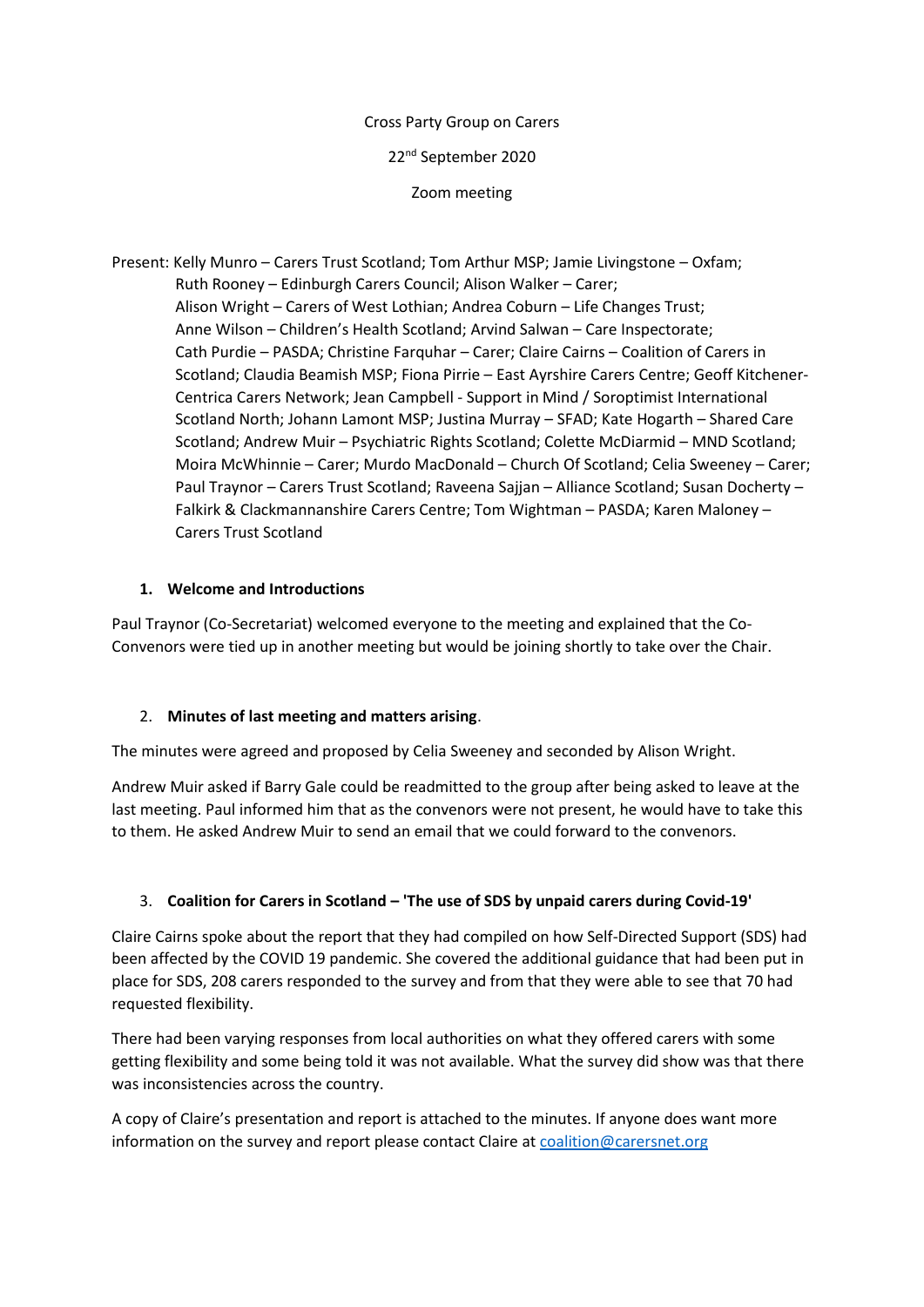Tom Arthur Co-Convenor joined the meeting during Claire's presentation, Paul passed over the Chair of the meeting to Tom.

## **4. Carers Trust Scotland – Impact of COVID 19 on Young and Young Adult Carers**

Kelly Munro presented on the survey and report carried out by Carers Trust Scotland on the impact of COVID 19 on young carers (YC) and young adult carers (YAC).

Kelly spoke about how many YC and YAC had been affected by the pandemic and how it had affected their mental health and wellbeing. There were several asks that came from the report and Kelly asked if the Cross Party Group would endorse and support these asks. There was some positive responses to this. A copy of the report and presentation are attached and if you need more information please contact Kelly at [kmunro@carers.org](mailto:kmunro@carers.org)

Some members also stated it would be good to see how many Adult Carer Support Plans and Young Carers Statements had been completed during the lockdown. There had been a relaxation of the requirement in the Carers (Scotland) Act 2016 during lockdown for these assessments.

## **5. Oxfam – Making Carers Count**

Jamie Livingstone spoke about the research and report that had been compiled by Oxfam on paid and unpaid carers and poverty. He spoke about how the work done by carers is not valued as it should be.

Jamie highlighted several statistics that had come from the research which showed that several carers had been under increased pressure, it also showed the costs to Government if unpaid carers were not providing the care that they provide.

There were recommendations in the report and Jamie asked for support to these. The report and presentation are attached to the minutes. For further information, please contact Jamie at [JLivingstone@oxfam.org.uk](mailto:JLivingstone@oxfam.org.uk)

The members also raised the issues of replacement care costs, highlighting there were the same concerns as for childcare costs in Oxfam's report.

There was also a request that the Cross Party Group looks to get carers representation on the Renewal Advisory Board.

It was agreed that we would write to Ministers on the issue of costs of replacement care. It was also agreed to write to Ministers on carer representation on the Renewal Advisory Board.

#### 6. AOCB

There was an issue raised on the access that carers have to family who are resident in residential / care homes, especially during the current pandemic. They were concerned that they were not being involved or consulted on the care of their family members or allowed to have face-to-face visits with them. This was especially concerning where the family member had dementia. There were requests that Scottish Government look at creating bubbles like they have for childcare.